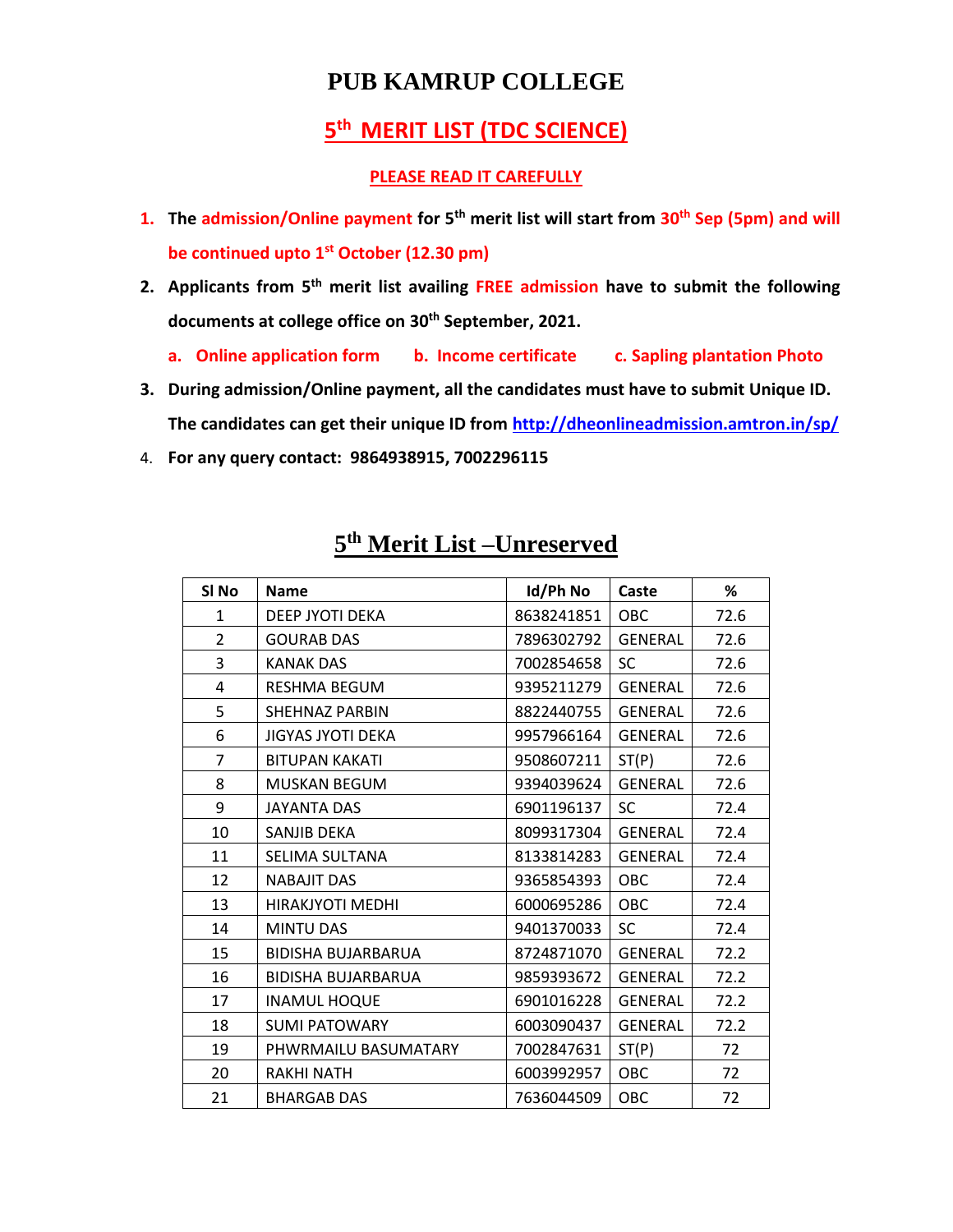| 22 | DIPANJALI KALITA          | 8099258316 | GENERAL        | 72   |
|----|---------------------------|------------|----------------|------|
| 23 | BARASHA RANI DEVI         | 6002132309 | <b>OBC</b>     | 71.8 |
| 24 | <b>JYOTIRMOY BARUAH</b>   | 8822505115 | GENERAL        | 71.8 |
| 25 | RAJIB PATHAK              | 7636078396 | GENERAL        | 71.8 |
| 26 | SAYANIKA                  | 7896227691 | GENERAL        | 71.6 |
| 27 | <b>UDESHNA NATH</b>       | 9707643019 | <b>OBC</b>     | 71.6 |
| 28 | <b>JULI BORAH</b>         | 9706470330 | <b>GENERAL</b> | 71.4 |
| 29 | RASHMITA DAS              | 7099432492 | OBC            | 71.4 |
| 30 | RAFWTSA BASUMATARY        | 6000438632 | ST(P)          | 71.4 |
| 31 | <b>JULI BORAH</b>         | 6002943746 | <b>GENERAL</b> | 71.4 |
| 32 | RUPJYOTI NATH             | 9954904716 | <b>OBC</b>     | 71.4 |
| 33 | PANKAJ DEVNATH            | 7896942104 | GENERAL        | 71.4 |
| 34 | SHA NAWAZ RAHMAN          | 9859163317 | <b>GENERAL</b> | 71.2 |
| 35 | PRIYA DEBNATH             | 6003033623 | <b>OBC</b>     | 71   |
| 36 | JAHIDUL ISLAM             | 9707550983 | GENERAL        | 71   |
| 37 | HIRAK JYOTI SARMA         | 8811908748 | <b>GENERAL</b> | 70.8 |
| 38 | NISHA MONI SARMA          | 9365982633 | <b>GENERAL</b> | 70.6 |
| 39 | <b>BIKASH DEKA</b>        | 9864749532 | GENERAL        | 70.4 |
| 40 | DIDWM NARZARY             | 9101314311 | ST(P)          | 70.4 |
| 41 | SAINI DEVI                | 6002664766 | <b>GENERAL</b> | 70.4 |
| 42 | SMITA KALITA              | 9859240632 | GENERAL        | 70.4 |
| 43 | MIJINGSAR BORO            | 9365263312 | ST(P)          | 70.4 |
| 44 | RIJUWANA SULTANA          | 9678432752 | GENERAL        | 70.2 |
| 45 | <b>JITUL KUMAR</b>        | 7637849234 | OBC            | 70.2 |
| 46 | NIHAR RANJAN SAIKIA       | 8638789187 | OBC            | 70.2 |
| 47 | HIRAMANI DAS              | 9707643191 | <b>SC</b>      | 70   |
| 48 | HITESH KUMAR BASUMATARY   | 9101898299 | ST(P)          | 70   |
| 49 | PRADYUMNA KUMAR NATH      | 6001575630 | OBC            | 70   |
| 50 | <b>MRIDUL DEKA</b>        | 7099952338 | <b>GENERAL</b> | 69.8 |
| 51 | <b>RAJ BORA</b>           | 6901766169 | <b>GENERAL</b> | 69.6 |
| 52 | <b>NEKIBOR HAQUE</b>      | 7086990812 | GENERAL        | 69.6 |
| 53 | PULAK SAHARIA             | 7086628386 | OBC            | 69.6 |
| 54 | HIMASRI KALITA            | 9365596525 | <b>GENERAL</b> | 69.6 |
| 55 | PRANJIT DEKA              | 9365696459 | <b>GENERAL</b> | 69.4 |
| 56 | <b>BAHARUL ISLAM</b>      | 9365116485 | <b>GENERAL</b> | 69.4 |
| 57 | MITUL CH DAS              | 6003017175 | GENERAL        | 69.4 |
| 58 | <b>AUNAB MALAKAR</b>      | 7002335042 | <b>SC</b>      | 69.4 |
| 59 | DEEP JYOTI DEKA           | 9678847822 | <b>GENERAL</b> | 69.4 |
| 60 | MRIDUL AHMED              | 9864180717 | <b>GENERAL</b> | 69.4 |
| 61 | <b>GAZI MAUSUMI ANAND</b> | 6000644651 | <b>GENERAL</b> | 69.4 |
| 62 | SAHIL ALI                 | 9365658496 | GENERAL        | 69.2 |
| 63 | <b>JINTU DAS</b>          | 6000567805 | OBC            | 69.2 |
| 64 | <b>NABAJIT DAS</b>        | 8099700796 | OBC            | 69.2 |